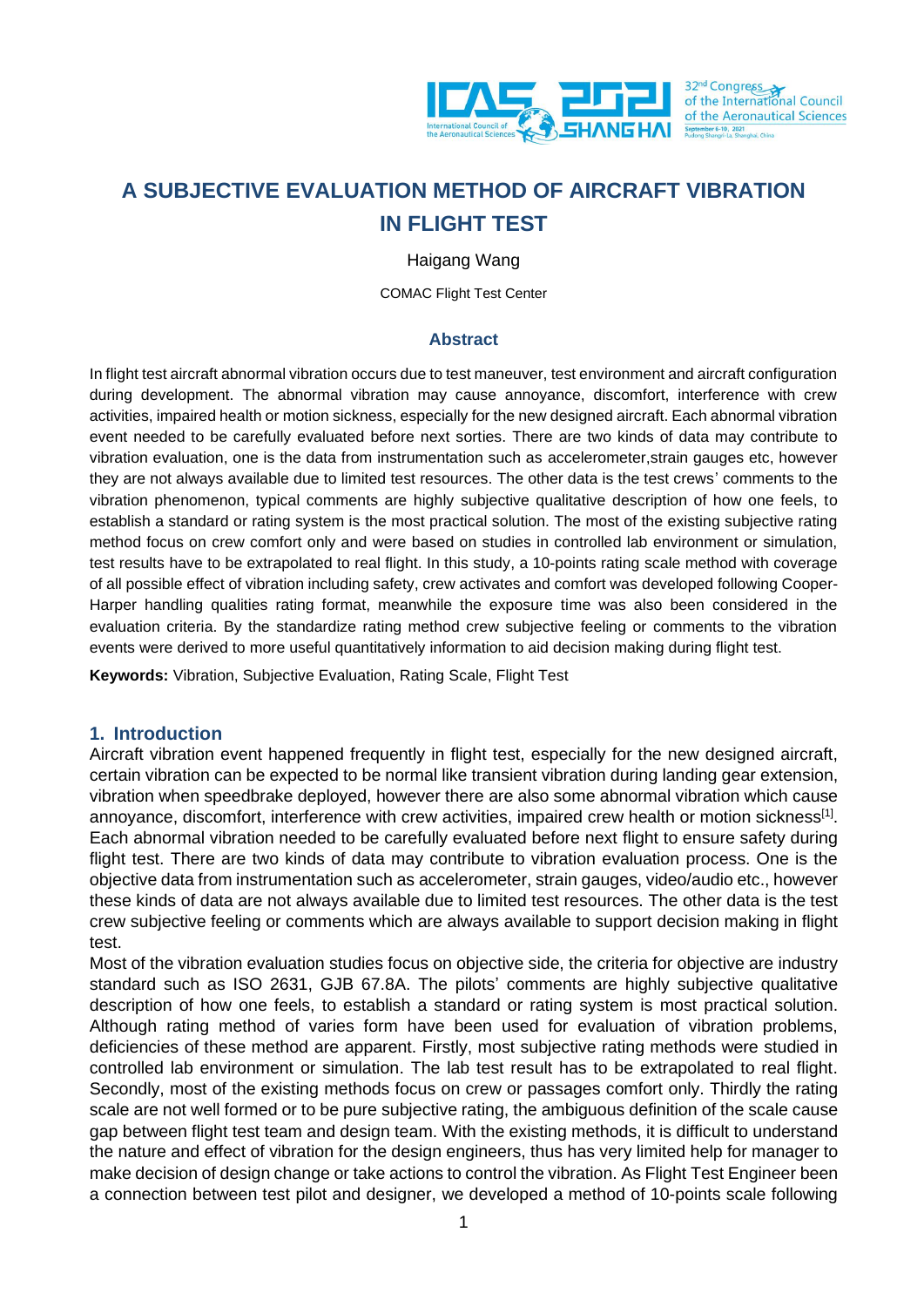#### **A SUBJECTIVE EVALUATION METHOD OF AIRCRAFT VIBRATION**

**IN FLIGHT TEST** Cooper-Harper handling qualities rating format which is familiar to test pilot. This method has clearly defined meaning of each scale, so that test pilots and designers has common understanding. Engineering action to each of the scale was established to provide an agreement between test team and engineering team to assist test program management.

# **2. Considerations of Subjective Evaluation Method**

### 2.1 Human Response to vibration

A vibration can be specified as function several variables including frequency, direction, duration, amplitude. There are many researchers study the relationship of vibration variable and human response<sup>[1]</sup>, some of the important points are listed below.

Response to vertical vibration:

- <0.5Hz motion sickness; sweating, nausea, vomiting
- <2Hz eye able view object moving with body or to compensate look at non-moving objects free movement of hand disturbed, hand position activities interference
- >2Hz amplification vibration in body
	- 5Hz transmissibility of vertical vibration to head is max, interference with hand activities greatest, cause greatest discomfort

Response to horizontal vibration

- <1Hz sway
- 1~3Hz difficult to stabilize upper part of body/ discomfort greatest
- >10Hz most vibration felt at contact point

The effect of vibration exposure time t, vibration amplitude a to comfort are expressed in equation(1) and equation(2):

$$
a^4 = constant \tag{1}
$$

$$
a^2 \propto \text{comfort} \tag{2}
$$

To define a subjective rating method of vibration, it is necessary to consider these variables and understand the basic relationship of vibration variables and human response.

# 2.2 Characteristics of Subjective Evaluation Method

It is difficult to measure pilot's opinion than aircraft characteristic. The subjective rating scale is most used tool, it is wildly used in almost every aspect of ergonomics research and practice for assessment of vibration, fatigue, comfort<sup>[2]</sup>. A rating scale can minimize disagreement between test crew. The rating itself has little meaning; it has to be referred to comments of flight test crew i.e., the description of the vibration phenomenon accrued during flight test. A typical description is about how crew feel the vibration including comments on vibration severity, duration, direction, frequency, amplitude, the effect and the condition when vibration happened. The most of objective evaluation methods need to install sensors then conduct flight test at condition which vibration event happened to gather data. The subjective method has two benefits over objective method, i.e., much lower cost and availability. The main disadvantage of subjective method is the accuracy which can cause by individual difference in perception of vibration. Sometime it can be ambiguous due to the qualitative natural. A rating method can turn qualitative comment to quantitative data and with same understanding of the rating system, individual difference can be minimized. It should be noted that necessary training of usage of rating method is also important.

# 2.3 Special Consideration in Flight Test

Aircraft under flight test especially the new design aircraft, aircraft configuration that during development can be a cause of abnormal vibration. Unlike airliner operations, flight test operate aircraft in a very different way, the test maneuver or test condition can be a cause of vibration, for example sometime you may find stronger vibration at certain taxi speed range that airliner operation rarely taxi at. Most of flight test maneuver is conducted under manual flight with the pilot in loop, aircraft vibration and pilot body coupled can result in biodynamic issue during flight test. The vibration event may affect safety and need to be evaluated before next flight, test manager needs information to make decision whether continue or stop test. In a situation that no vibration sensor data is available, the crew's subjective evaluation become the key to decision-making.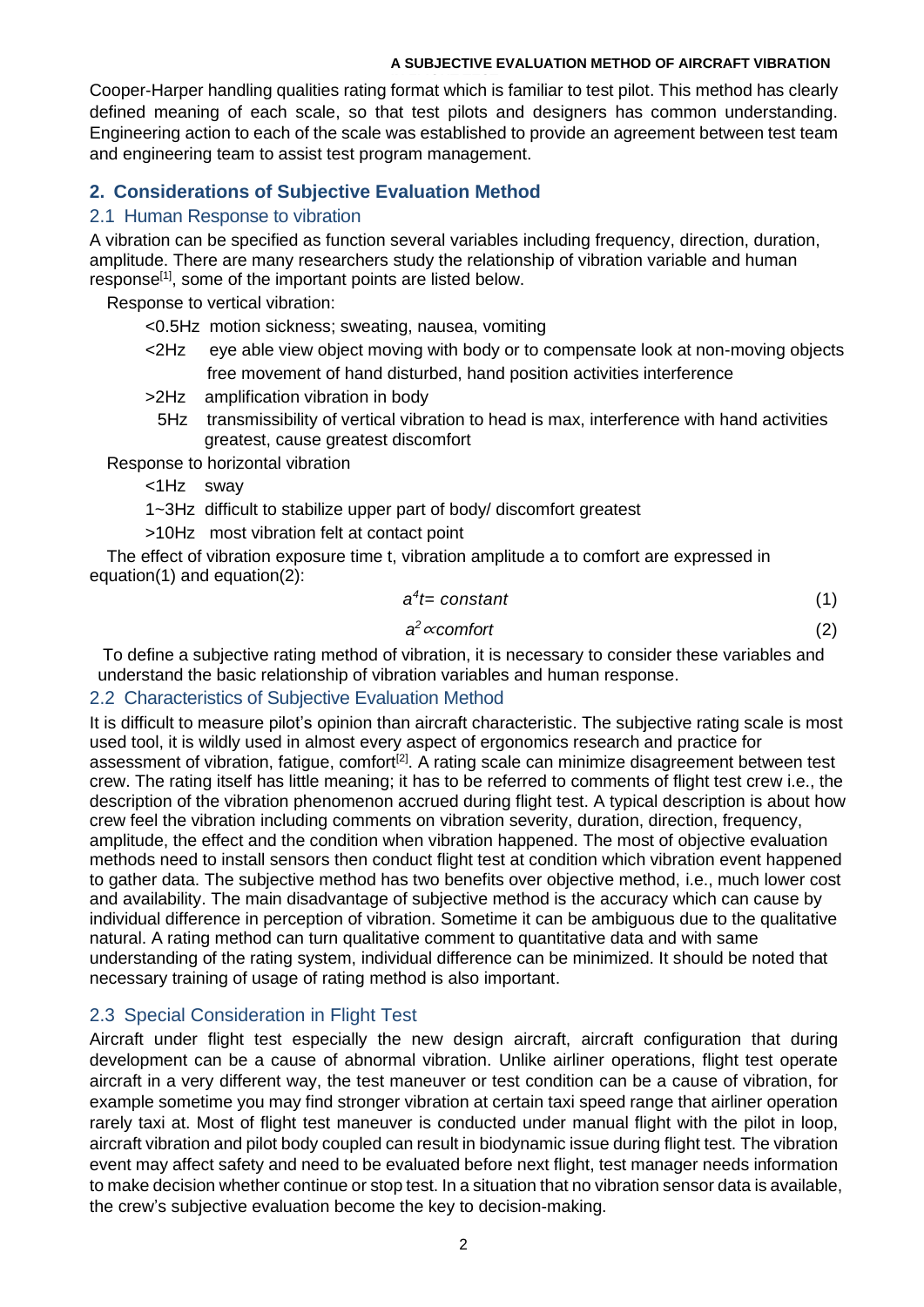# 2.4 Issues of existing methods

possible effect of vibration to human.

The International Standard (ISO 2631) for evaluation of human exposure to whole-body vibration gives guidelines for how vibration affect human, Short-term effects include annoyance, temporary hearing threshold shift (temporary hearing loss), reduced motion control, impaired vision, discomfort and fatigue. Long-term and extended exposure to whole-body vibration has been linked to chronic back pain. In short, vibration effect on human performance and health, it interferes with comfort, activities, and heath, however most of subjective method focus on comfort only. The study of Saab 2000 aircraft vibration defined a 5-scale rating from 1 means pleasant to 5 means unpleasant<sup>[3]</sup>. A four-level rating scale was developed in controlled lab environment<sup>[4]</sup>:definitely, perceptible-mildly, annoying-extremely and annoying-alarming. These examples show the issue of most existing method i.e. lack of a clear scale definition and focus on comfort only. Another study shown several events encountered in cockpit vibration due to elastic mode fed back into flight control stick through involuntary motion of the pilot upper body and arm<sup>[5]</sup>. In this case, the vibration affects pilot ability to maneuver, three different scale were used to evaluate the affect, including a 6-scale ride quality rating in Table 1, a 6-scale control rating in Table 2 and Cooper-Harper for handling qualities. The influence definitions are listed in Table 1

**IN FLIGHT TEST**

| Base Influence on Ride Quality                                                      | <b>RQR</b> |
|-------------------------------------------------------------------------------------|------------|
| Cockpit vibrations do not impact ride quality                                       |            |
| Cockpit vibrations are perceptible but not objectionable - no improvement necessary | 2          |
| Cockpit vibration are midely objectionable - improvement desired                    | 3          |
| Cockpit vibration are moderately objectionable-improvement warranted                | 4          |
| Cockpit vibration are highly objectionable- improvement required                    | 5          |
| Cockpit vibration are abandonment of task - improvement required                    | 6          |

|  |  | Table 1 Rating for Ride Quality |  |
|--|--|---------------------------------|--|
|--|--|---------------------------------|--|

and Table 2. To improve the existing methods, we will develop the a 10-points scale considering all

| Base influence on pilot control input                                             | <b>CIR</b> |
|-----------------------------------------------------------------------------------|------------|
| Pilot does not alter control input as a result of aircraft flexibility            |            |
| Pilot intentionally modifies control inputs to avoid excitation of flexible modes | 2          |
| Cockpit vibrations impact precision of voluntary control inputs                   | 3          |
| Cockpit vibration cause occasional involuntary control inputs                     | 4          |
| Cockpit vibration cause frequent involuntary control inputs                       | 5          |
| Cockpit vibration cause sustained involuntary control inputs or loss of control   | 6          |

# **3. Scale Development**

# 3.1 Scale Definition

The first question is about safety. In Cooper-Harper the worst case is lost control or safety concerned. For vibration, three level 10/9/8 are defined concerning safety, because it is more complex for vibration than handling qualities and the action needed is also varies. Crew choose the appropriate level of aircraft failure or crew injury to determine the rating as shown in Figure 1. It can be either aircraft damage or crew injury that already happened or not happened yet due to limited exposure time, but crew make judgement that it may cause safety issue in prolonged exposure time. In flight test once serious vibration happen pilot would take immediately action to prevent it from happening in most case. The objective facts, crew feelings and exposure time are considered in the evaluation criteria.

The next question is about activates. Activates in flight test environments includes flight operations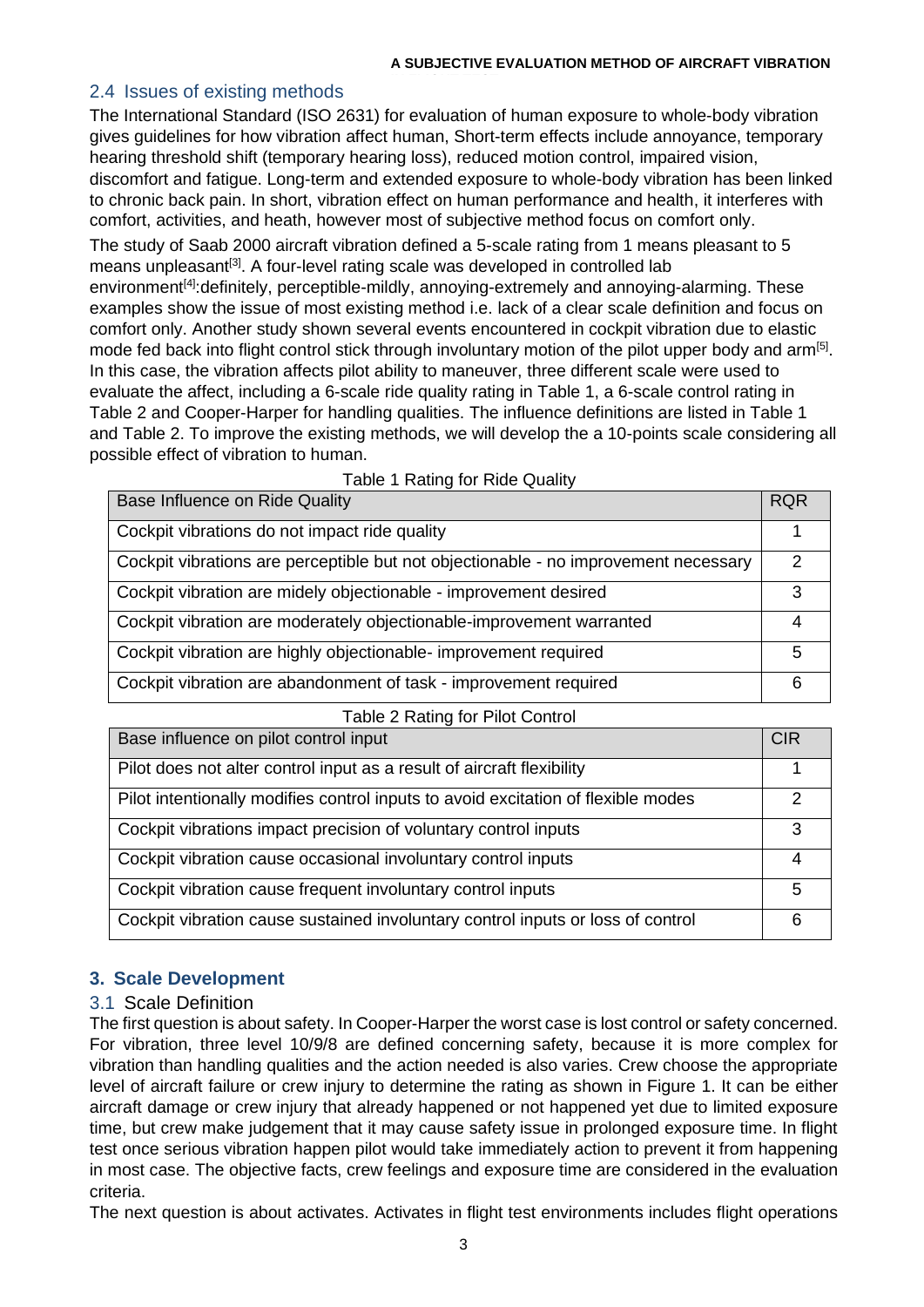#### **A SUBJECTIVE EVALUATION METHOD OF AIRCRAFT VIBRATION**

**IN FLIGHT TEST** side-stick control, pedal control, reading of instrument, hearing and seeing, communication with radio and crew, conducting flight test maneuvering etc. Rating of 7 means unable to continue or cause of abandon of certain activities such as test point conduction due to unacceptable level of vibration, or unable maintain required test condition/performance such as speed and altitude tolerance. Rating of 6 means crew can continue activities but with difficult and lot compensation required. Rating of 5 means crew can perform normal task but with increased workload in the vibration environment.

The last question is about comfort, one can choose 2/3/4 base on appropriate level of discomfort. Half points such as 3.5, 2.5 can be added to specify more detail levels of comfort.

The last option in Figure 1 is rating of 1 which means no affects. So, in this 10-points scale, there are 9 points on the negative side. According to the NASA study<sup>[6]</sup>, uni-polar scales containing either 7,9 scale points provide the greatest reliability. The NASA tests indicate subject generally use only one portion of the bipolar scale associated with discomfort. This new scale adapt the NASA research results, 9 points(2-10) are on the negative side, for the main objective of flight test is to find problem. The full definition of the rating scale is shown in Figure 1.



#### Aircraft Vibration Event Subjective Rating Scale

Figure 1 – Aircraft Vibration Rating Scale Definition

# 3.2 Subjective Level Determination and Corresponding Engineering Action

If a vibration event affect crew comfort, activities or safety, then the rating should be determined by the worst case. The rating must correlate to comment, rating itself mean little to design engineer. For normal vibration such transient vibration during landing gear operation, which has no adverse effect no need to record and evaluate. The evaluation should be conducted after recovering from the vibration if possible and must not affect flight safety. It is also important that final decision should refer both subjective opinions, objective facts as well as aircraft ground inspection results.

The final rating level for a vibration is determined by the worst effect as shown in equation(3).

*L* = *max{comfort1 comfort2..., active1 active2 ...,safety1 safety2...}* (3)

The purpose of vibration evaluation is to help locate the vibration causes and solve the problem. To solve the problem, full information about the vibration event is necessary. The flight test crew determine the rating level, also provide comments on the how the vibration affect comfort, activities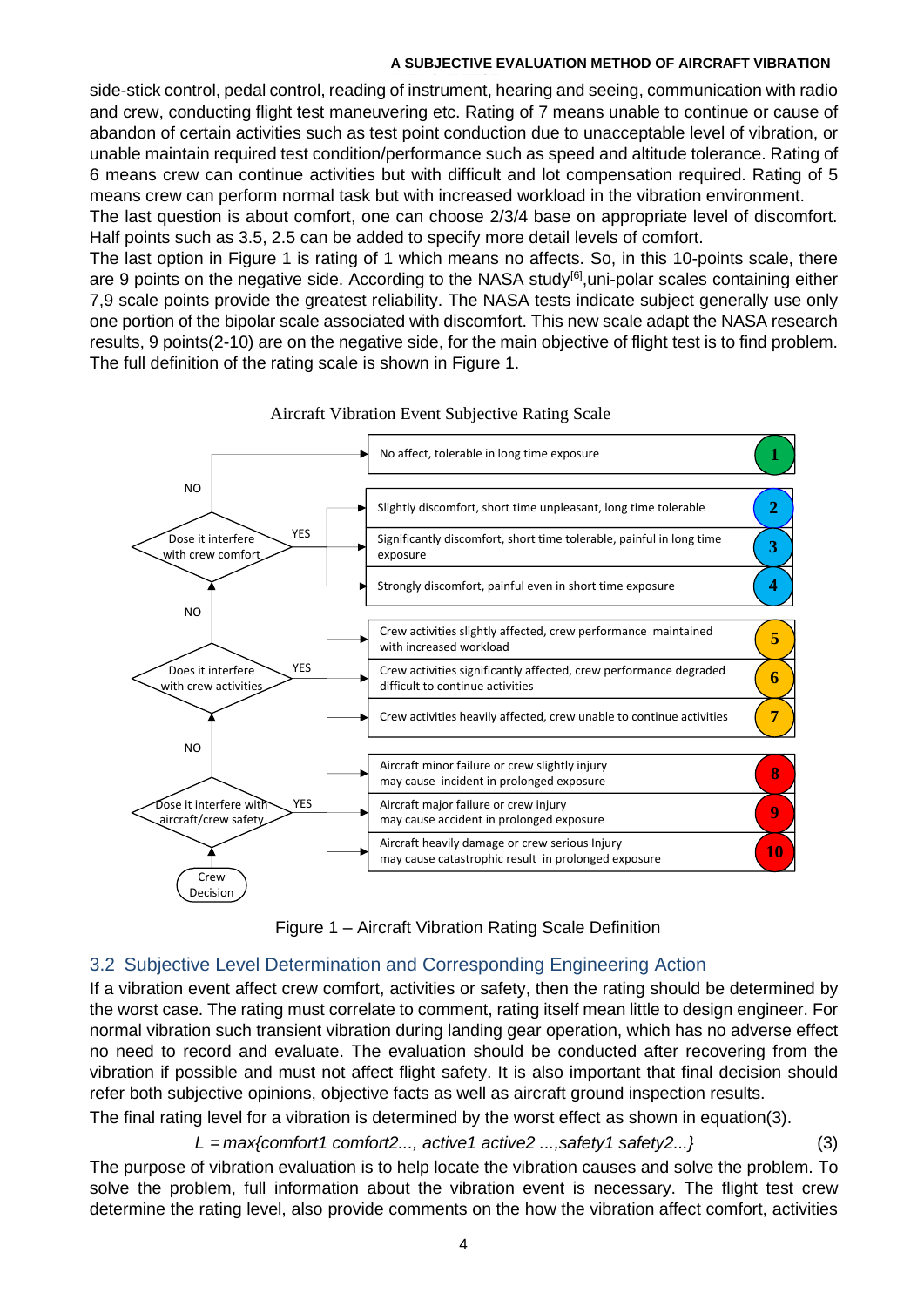#### **A SUBJECTIVE EVALUATION METHOD OF AIRCRAFT VIBRATION**

or safety. Based on the ratings, engineering actions required are defined as in Table 3.

#### Table 3 Engineering Action Corresponding to Rating

|    | Engineering action                                                                |
|----|-----------------------------------------------------------------------------------|
| 1  | No action                                                                         |
| 2  | Record                                                                            |
| 3  | Record and analysis data                                                          |
| 4  | Record, analysis data and determine vibration source for further evaluation       |
| 5  | Record, analysis data, determine vibration source, vibration should be controlled |
| 6  | Record, analysis data, determine vibration source, vibration should be improved   |
| 7  | Record, analysis data, determine vibration source, vibration must be improved     |
| 8  | Aircraft flight should be limited to vibration free envelope until problem solved |
| 9  | Aircraft not allowed for flight until problem improved                            |
| 10 | Aircraft not allowed for flight until problem solved                              |

# **4. Application in flight test**

### 4.1 Taxi vibration

In a taxi test of a civil aircraft, after three trials with maximum speed 5kn, the test was aborted for vibration was too strong to continue. Pilot's comment was that after applying brake at 2-5kn, aircraft immediately build strong lateral vibration in cockpit.

FTE rated as 8, test pilot rated as 9, the vibration had not caused structure damage, crew made judgment that if continue test, it might cause nose gear damage which would be a major failure.

Further analysis after the test shown it was cause by brake malfunction, engineering analysis results was consist with crews' comments. The aircraft flight test was suspended until brake software upgraded to solve the problem.

This example shows that even for a normal low speed taxi test, serious vibration event that affect safety may happen. It proved that defining a rating scale considering safety factors are necessary in flight test.

#### 4.2 Closed Loop Biodynamics Vibration

Several incidents were encountered in which cockpit vibrations due to structure elastic modes fed back into the control stick through involuntary motions of the pilot's upper body and arm. The pilot comments were that it affected both control and comfort but no obvious safety affect, test point was aborted, rating was 7 and it must be improved. The pilot also emphasizes that it is not PIO, the test was low gain open loop test, and it was high frequency vibration.

This phenomenon is referred to biodynamic coupling<sup>[7]</sup>, further engineering data analysis shown a resonant peak in the power spectrum of the pilot's stick inputs at a structural mode frequency.

This example shows that vibration affect both comfort and activities, with the rating scale the vibration level was determined soon after test with agreement between test crew and design engineer. With the rating and comments, managers made the decision of optimizing aircraft software to improve the vibration very soon.

# **5. Conclusion**

The subjective rating scale translates generalized ill-define problem into a relatively well-defined problem. The test crews' feeling or comment are transferred into better information that can be used by management and design engineers with very low cost.

Further statistics analysis of subjective rating and objective vibration data may be studied to define relationship between subjective rating and objective data, and refine the design requirement.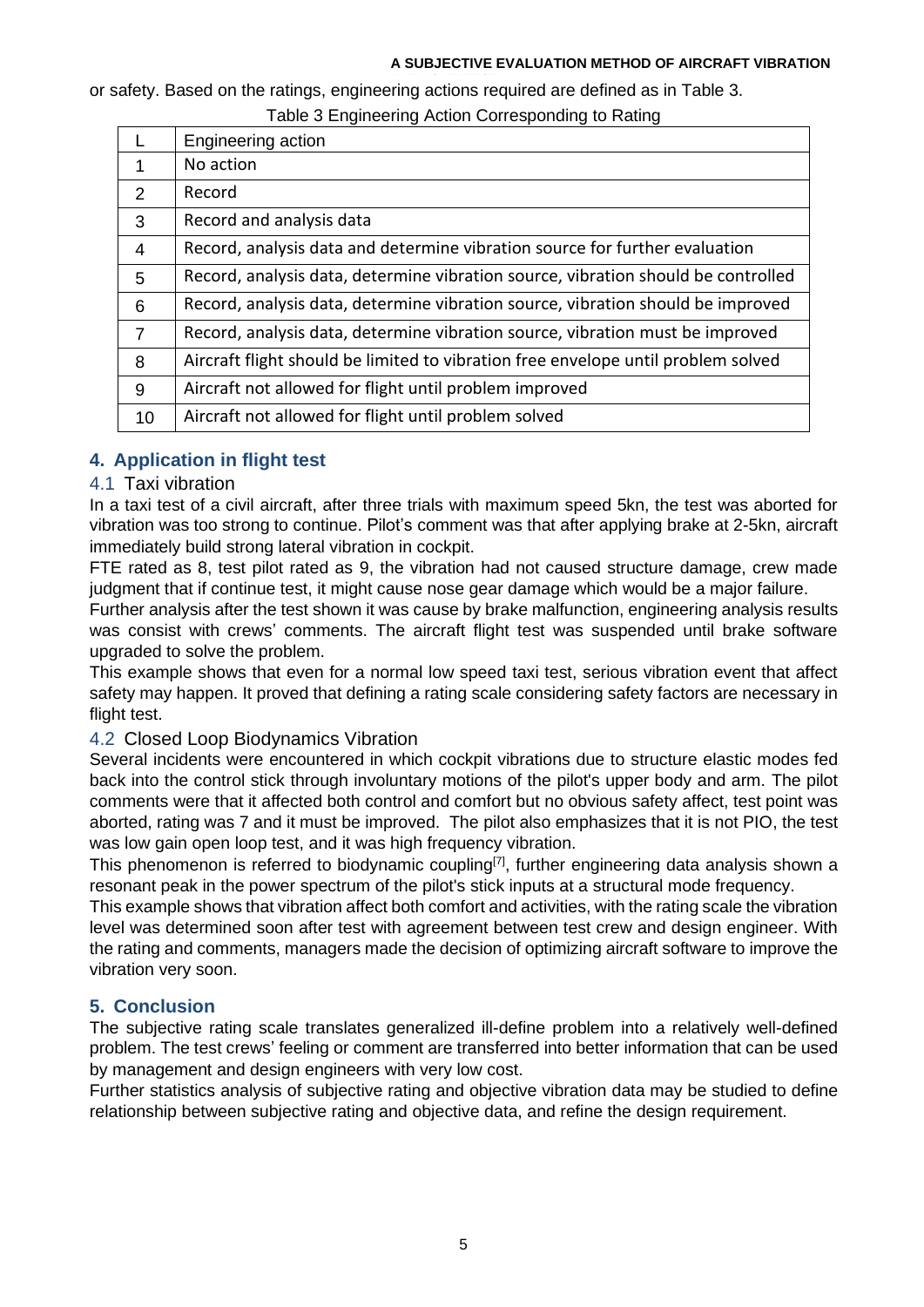#### **Acknowledgement**

The author would like to acknowledge the contribution of Jun Cai and Dawei Zhang whose comments and suggestion were used to generate the results presented in this paper.

**IN FLIGHT TEST**

#### **Contact Author Email Address**

The contact author and email address: Haigang Wang: wanghaigang1@comac.cc

#### **Copyright Statement**

The author confirms that they, and/or their company or organization, hold copyright on all of the original material included in this paper. The author also confirm that they have obtained permission, from the copyright holder of any third party material included in this paper, to publish it as part of their paper. The author confirm that they give permission, or have obtained permission from the copyright holder of this paper, for the publication and distribution of this paper as part of the ICAS proceedings or as individual off-prints from the proceedings.